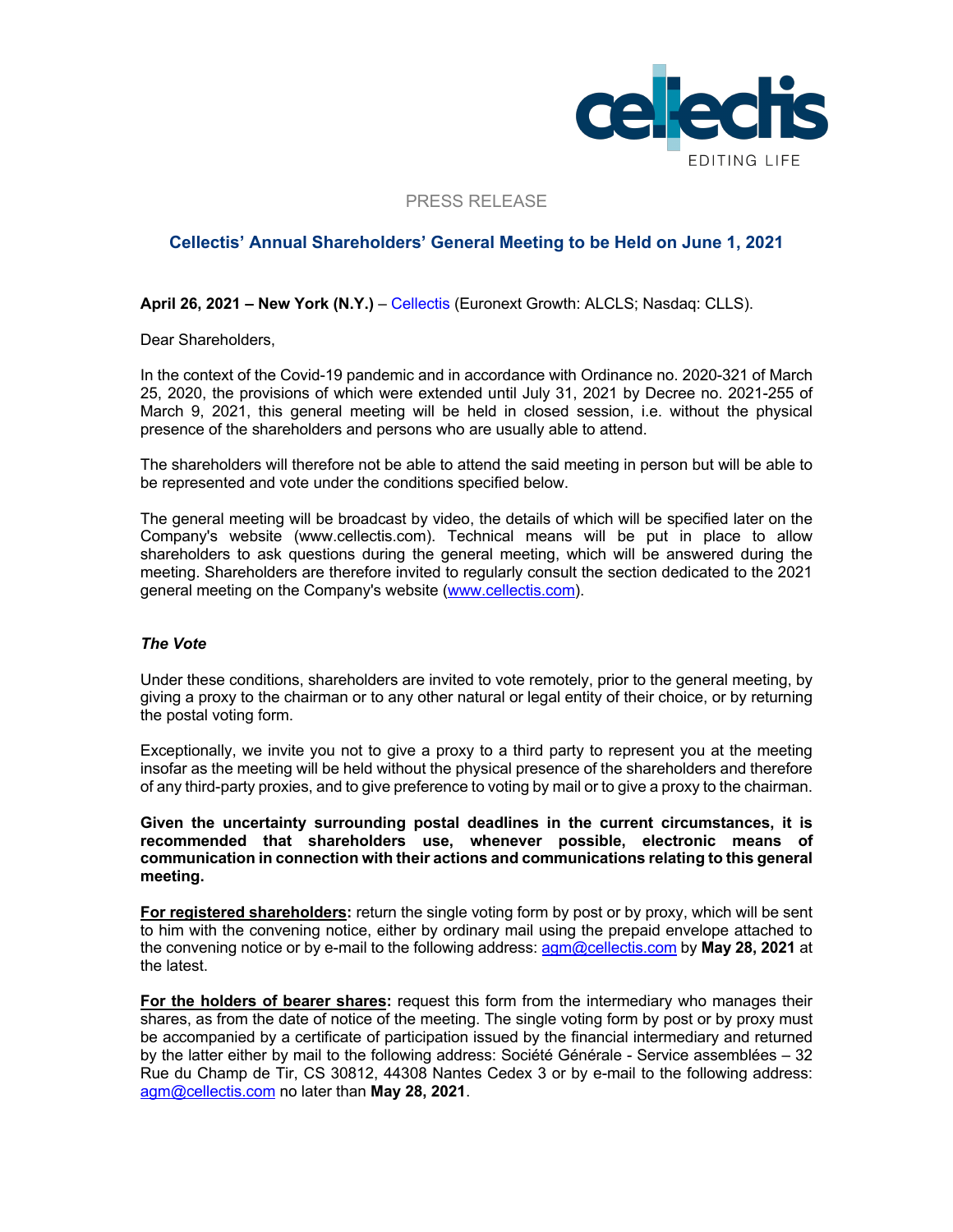Requests for the voting forms must reach Société Générale via the shareholder's financial intermediary at one of the addresses indicated above, at least six days before the date of the meeting, i.e **May 26, 2021**.

Only duly completed voting forms that are received at Société Générale at one the addresses indicated above at least three days before the scheduled date of the meeting, i.e. no later than **May 28 2021,** and accompanied by the certificate of participation issued by the authorized intermediaries for bearer shares will be taken into account.

### *Requests to add draft resolutions or items to the agenda*

Requests to add draft resolutions or items to the agenda of the general meeting fulfilling the conditions provided for by Articles L.225-105, R.225-71, and R.225-73 of the French Commercial Code, presented by shareholders, must, in accordance with the legal provisions, reach Cellectis, 8 rue de la Croix Jarry – 75013 Paris, by registered letter with acknowledgement of receipt or by electronic communication at the following address agm@cellectis.com no later than the **twentyfifth day** preceding the date of the general meeting.

These requests must be accompanied by a registration certificate that justifies the possession or the representation by the authors of the request of the proportion of the share capital required by Article R.225-71 above. In addition, the examination by the general meeting of the items or draft resolutions filed by the shareholders in accordance with the regulations is subject to the submission by the authors of the request of a new certificate justifying the registration of their shares under the same conditions by the second business day preceding the meeting.

The texts of the draft resolutions submitted by the shareholders and the list of items added to the agenda at their request will be posted on the Company's website www.cellectis.com as soon as the aforementioned conditions are fulfilled.

## *Questions in writing*

Purusant to Articles L. 225-108 and R. 225-84 of the French commercial code, any shareholder may also submit written questions. These questions should be addressed by email to the following address: agm@cellectis.com or by registered letter with acknowledgement of receipt, addressed to the chairman of the board of directors, at the registered office: 8, rue de la Croix Jarry - 75013 Paris. In accordance with Article 8-2 of Decree no. 2020-418 of April 10, 2020 as amended by Decree no. 2020-1614 of December 18, 2020, in order to be taken into account, written questions must be received before the end of the second business day preceding the date of the shareholders' meeting, i.e. before midnight on **May 28, 2021.** These questions must be accompanied by a certificate of account registration.

Furthermore, insofar as the general meeting is held without the physical presence of the shareholders, it is recalled that shareholders will not be able to propose new resolutions during the general assembly.

Technical means will be put in place to enable shareholders to ask questions during the general meeting, which will be answered during the meeting. Shareholders are therefore invited to consult the section dedicated to the 2021 general meeting on the Company's website on a regular basis.

### **About Cellectis**

Cellectis is developing the first of its kind allogeneic approach for CAR-T immunotherapies in oncology, pioneering the concept of off-the-shelf and ready-to-use gene-edited CAR T-cells to treat cancer patients. As a clinical-stage biopharmaceutical company with over 21 years of expertise in gene editing, Cellectis is developing life-changing product candidates utilizing TALEN®, its gene editing technology, and PulseAgile, its pioneering electroporation system to harness the power of the immune system in order to targetand eradicate cancer cells.